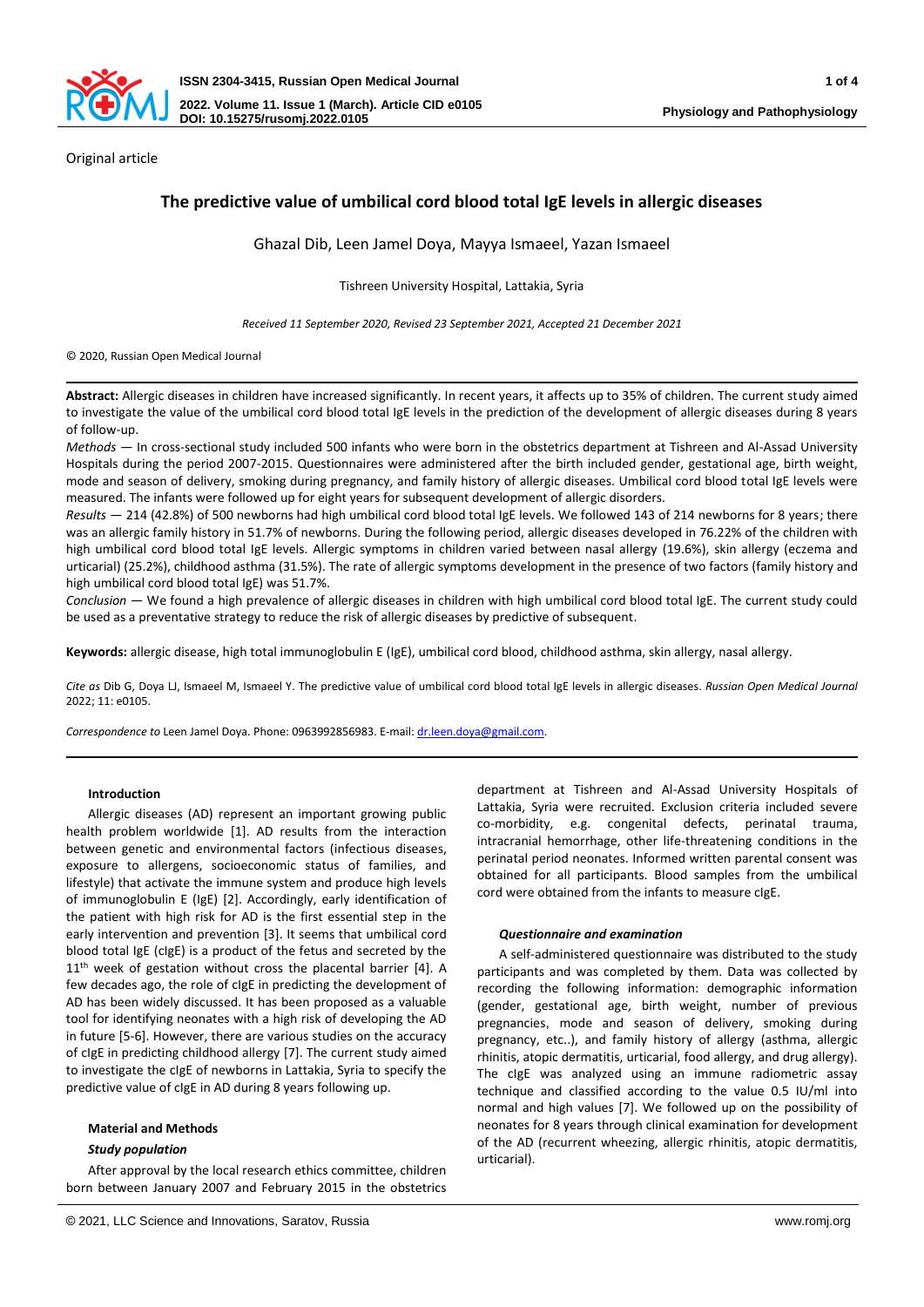

**2022. Volume 11. Issue 1 (March). Article CID e0105 DOI: 10.15275/rusomj.2022.0105**

## **Table 1. Comparison of variables between high and normal cIgE groups**

| Gender<br>0.075<br>Male, n (%)<br>238 (47.6)<br>112 (47,06)<br>126 (52,94)<br>Female, n (%)<br>262 (52.4)<br>102 (38.93)<br>160 (61.07)<br>Mode of delivery<br>190 (38)<br>Cesarean delivery, n (%)<br>80 (42.11)<br>110 (57.89)<br>0.035<br>vaginal birth, n (%)<br>310 (62)<br>134 (43.23)<br>176 (56.77)<br>Gestation age<br>>37 gestation week, n (%)<br>472 (94.4)<br>204 (43.23)<br>268 (56.77)<br>0.850<br>< 37 gestation week, n (%)<br>28(5.6)<br>10 (35.72)<br>18 (64.28)<br>Weight at birth<br>>2500 gram, n (%)<br>456 (91.2)<br>262 (57.45)<br>194 (42.55)<br>0.85<br><2500 gram, n (%)<br>44 (8.8)<br>20 (46.45)<br>24 (53.55)<br>Smoking during pregnancy<br>Yes, n (%)<br>306 (61.2)<br>154 (50.32)<br>152 (49.68)<br>0.0001<br>194 (38.8)<br>No, n (%)<br>60 (30.93)<br>134 (69.07)<br>Mode of smoking<br>Positive, n (%)<br>76 (24.84)<br>40 (52.64)<br>36 (47.36)<br>0.215<br>230 (75.16)<br>114 (49.57)<br>Negative, n (%)<br>116 (50.43)<br>Family history of allergy<br>Yes, n (%)<br>246 (49.2)<br>130 (52.84)<br>116 (47.16)<br>0.0001<br>No, n (%)<br>254 (50.8)<br>84 (33.07)<br>170 (66.73)<br>Mother allergy, n (%)<br>116 (47.15)<br>56 (48.27)<br>60 (51.73)<br>Father allergy, n (%)<br>46 (18.70)<br>20 (43.48)<br>26 (56.52)<br>Father and mother allergy, n (%)<br>26 (86.67)<br>0.00009<br>30 (12.20)<br>4(13.33)<br>Brothers or sisters, n (%)<br>22 (8.95)<br>8 (36.37)<br>14 (63.36)<br>Brothers or sisters and one of the parents, n (%)<br>32(13)<br>16 (50)<br>16 (50)<br>Season of delivery | Variables     | <b>Total neonates</b> | High clgE N=214 | Normal claE N=286 | P-value |  |
|---------------------------------------------------------------------------------------------------------------------------------------------------------------------------------------------------------------------------------------------------------------------------------------------------------------------------------------------------------------------------------------------------------------------------------------------------------------------------------------------------------------------------------------------------------------------------------------------------------------------------------------------------------------------------------------------------------------------------------------------------------------------------------------------------------------------------------------------------------------------------------------------------------------------------------------------------------------------------------------------------------------------------------------------------------------------------------------------------------------------------------------------------------------------------------------------------------------------------------------------------------------------------------------------------------------------------------------------------------------------------------------------------------------------------------------------------------------------------------------------------------------------------------------|---------------|-----------------------|-----------------|-------------------|---------|--|
|                                                                                                                                                                                                                                                                                                                                                                                                                                                                                                                                                                                                                                                                                                                                                                                                                                                                                                                                                                                                                                                                                                                                                                                                                                                                                                                                                                                                                                                                                                                                       |               |                       |                 |                   |         |  |
|                                                                                                                                                                                                                                                                                                                                                                                                                                                                                                                                                                                                                                                                                                                                                                                                                                                                                                                                                                                                                                                                                                                                                                                                                                                                                                                                                                                                                                                                                                                                       |               |                       |                 |                   |         |  |
|                                                                                                                                                                                                                                                                                                                                                                                                                                                                                                                                                                                                                                                                                                                                                                                                                                                                                                                                                                                                                                                                                                                                                                                                                                                                                                                                                                                                                                                                                                                                       |               |                       |                 |                   |         |  |
|                                                                                                                                                                                                                                                                                                                                                                                                                                                                                                                                                                                                                                                                                                                                                                                                                                                                                                                                                                                                                                                                                                                                                                                                                                                                                                                                                                                                                                                                                                                                       |               |                       |                 |                   |         |  |
|                                                                                                                                                                                                                                                                                                                                                                                                                                                                                                                                                                                                                                                                                                                                                                                                                                                                                                                                                                                                                                                                                                                                                                                                                                                                                                                                                                                                                                                                                                                                       |               |                       |                 |                   |         |  |
|                                                                                                                                                                                                                                                                                                                                                                                                                                                                                                                                                                                                                                                                                                                                                                                                                                                                                                                                                                                                                                                                                                                                                                                                                                                                                                                                                                                                                                                                                                                                       |               |                       |                 |                   |         |  |
|                                                                                                                                                                                                                                                                                                                                                                                                                                                                                                                                                                                                                                                                                                                                                                                                                                                                                                                                                                                                                                                                                                                                                                                                                                                                                                                                                                                                                                                                                                                                       |               |                       |                 |                   |         |  |
|                                                                                                                                                                                                                                                                                                                                                                                                                                                                                                                                                                                                                                                                                                                                                                                                                                                                                                                                                                                                                                                                                                                                                                                                                                                                                                                                                                                                                                                                                                                                       |               |                       |                 |                   |         |  |
|                                                                                                                                                                                                                                                                                                                                                                                                                                                                                                                                                                                                                                                                                                                                                                                                                                                                                                                                                                                                                                                                                                                                                                                                                                                                                                                                                                                                                                                                                                                                       |               |                       |                 |                   |         |  |
|                                                                                                                                                                                                                                                                                                                                                                                                                                                                                                                                                                                                                                                                                                                                                                                                                                                                                                                                                                                                                                                                                                                                                                                                                                                                                                                                                                                                                                                                                                                                       |               |                       |                 |                   |         |  |
|                                                                                                                                                                                                                                                                                                                                                                                                                                                                                                                                                                                                                                                                                                                                                                                                                                                                                                                                                                                                                                                                                                                                                                                                                                                                                                                                                                                                                                                                                                                                       |               |                       |                 |                   |         |  |
|                                                                                                                                                                                                                                                                                                                                                                                                                                                                                                                                                                                                                                                                                                                                                                                                                                                                                                                                                                                                                                                                                                                                                                                                                                                                                                                                                                                                                                                                                                                                       |               |                       |                 |                   |         |  |
|                                                                                                                                                                                                                                                                                                                                                                                                                                                                                                                                                                                                                                                                                                                                                                                                                                                                                                                                                                                                                                                                                                                                                                                                                                                                                                                                                                                                                                                                                                                                       |               |                       |                 |                   |         |  |
|                                                                                                                                                                                                                                                                                                                                                                                                                                                                                                                                                                                                                                                                                                                                                                                                                                                                                                                                                                                                                                                                                                                                                                                                                                                                                                                                                                                                                                                                                                                                       |               |                       |                 |                   |         |  |
|                                                                                                                                                                                                                                                                                                                                                                                                                                                                                                                                                                                                                                                                                                                                                                                                                                                                                                                                                                                                                                                                                                                                                                                                                                                                                                                                                                                                                                                                                                                                       |               |                       |                 |                   |         |  |
|                                                                                                                                                                                                                                                                                                                                                                                                                                                                                                                                                                                                                                                                                                                                                                                                                                                                                                                                                                                                                                                                                                                                                                                                                                                                                                                                                                                                                                                                                                                                       |               |                       |                 |                   |         |  |
|                                                                                                                                                                                                                                                                                                                                                                                                                                                                                                                                                                                                                                                                                                                                                                                                                                                                                                                                                                                                                                                                                                                                                                                                                                                                                                                                                                                                                                                                                                                                       |               |                       |                 |                   |         |  |
|                                                                                                                                                                                                                                                                                                                                                                                                                                                                                                                                                                                                                                                                                                                                                                                                                                                                                                                                                                                                                                                                                                                                                                                                                                                                                                                                                                                                                                                                                                                                       |               |                       |                 |                   |         |  |
|                                                                                                                                                                                                                                                                                                                                                                                                                                                                                                                                                                                                                                                                                                                                                                                                                                                                                                                                                                                                                                                                                                                                                                                                                                                                                                                                                                                                                                                                                                                                       |               |                       |                 |                   |         |  |
|                                                                                                                                                                                                                                                                                                                                                                                                                                                                                                                                                                                                                                                                                                                                                                                                                                                                                                                                                                                                                                                                                                                                                                                                                                                                                                                                                                                                                                                                                                                                       |               |                       |                 |                   |         |  |
|                                                                                                                                                                                                                                                                                                                                                                                                                                                                                                                                                                                                                                                                                                                                                                                                                                                                                                                                                                                                                                                                                                                                                                                                                                                                                                                                                                                                                                                                                                                                       |               |                       |                 |                   |         |  |
|                                                                                                                                                                                                                                                                                                                                                                                                                                                                                                                                                                                                                                                                                                                                                                                                                                                                                                                                                                                                                                                                                                                                                                                                                                                                                                                                                                                                                                                                                                                                       |               |                       |                 |                   |         |  |
|                                                                                                                                                                                                                                                                                                                                                                                                                                                                                                                                                                                                                                                                                                                                                                                                                                                                                                                                                                                                                                                                                                                                                                                                                                                                                                                                                                                                                                                                                                                                       |               |                       |                 |                   |         |  |
|                                                                                                                                                                                                                                                                                                                                                                                                                                                                                                                                                                                                                                                                                                                                                                                                                                                                                                                                                                                                                                                                                                                                                                                                                                                                                                                                                                                                                                                                                                                                       |               |                       |                 |                   |         |  |
|                                                                                                                                                                                                                                                                                                                                                                                                                                                                                                                                                                                                                                                                                                                                                                                                                                                                                                                                                                                                                                                                                                                                                                                                                                                                                                                                                                                                                                                                                                                                       |               |                       |                 |                   |         |  |
|                                                                                                                                                                                                                                                                                                                                                                                                                                                                                                                                                                                                                                                                                                                                                                                                                                                                                                                                                                                                                                                                                                                                                                                                                                                                                                                                                                                                                                                                                                                                       |               |                       |                 |                   |         |  |
|                                                                                                                                                                                                                                                                                                                                                                                                                                                                                                                                                                                                                                                                                                                                                                                                                                                                                                                                                                                                                                                                                                                                                                                                                                                                                                                                                                                                                                                                                                                                       |               |                       |                 |                   |         |  |
|                                                                                                                                                                                                                                                                                                                                                                                                                                                                                                                                                                                                                                                                                                                                                                                                                                                                                                                                                                                                                                                                                                                                                                                                                                                                                                                                                                                                                                                                                                                                       | Winter, n (%) | 258 (51.6)            | 124 (48.07)     | 134 (51.93)       |         |  |
| Spring, n (%)<br>108 (21.6)<br>52 (48.16)<br>56 (51.85)<br>0.00005                                                                                                                                                                                                                                                                                                                                                                                                                                                                                                                                                                                                                                                                                                                                                                                                                                                                                                                                                                                                                                                                                                                                                                                                                                                                                                                                                                                                                                                                    |               |                       |                 |                   |         |  |
| 16(3.2)<br>2(12.5)<br>Autumn, n (%)<br>14 (87.50)                                                                                                                                                                                                                                                                                                                                                                                                                                                                                                                                                                                                                                                                                                                                                                                                                                                                                                                                                                                                                                                                                                                                                                                                                                                                                                                                                                                                                                                                                     |               |                       |                 |                   |         |  |
| Summer, n (%)<br>118 (23.6)<br>24 (20.34)<br>94 (79.66)                                                                                                                                                                                                                                                                                                                                                                                                                                                                                                                                                                                                                                                                                                                                                                                                                                                                                                                                                                                                                                                                                                                                                                                                                                                                                                                                                                                                                                                                               |               |                       |                 |                   |         |  |

### **Table 2. Characterization of the follow-up group**

|           | Variables                                   | Follow-up group |
|-----------|---------------------------------------------|-----------------|
|           | Positive, n (%)                             | 74 (51.7)       |
|           | More than 1 symptom, n (%)                  | 26(18.2)        |
| Family    | nasal allergy, n (%)                        | 18 (12.6)       |
| history   | urticarial, n (%)                           | 4(2.8)          |
|           | Atopic eczema, n (%)                        | 5(3.5)          |
|           | asthma, $n$ $%$                             | 15 (10.5)       |
|           | Medication or food allergy, n (%)           | 6(4.2)          |
|           | Negative, n (%)                             | 69 (48.3)       |
| Parents   | $1st$ degree, n (%)                         | 11(7.7)         |
| relative  | $2nd$ degree, n (%)                         | 63 (44.1)       |
|           | No degree, n (%)                            | 69 (48.3)       |
|           | No symptom, n (%)                           | 34 (23.8)       |
| AD        | childhood asthma                            | 45 (31.5)       |
| developed | nasal allergy, n (%)                        | 28 (19.6)       |
|           | skin allergy (eczema and urticarial), n (%) | 36 (25.2)       |

### **Table 3. The relationship development of AD in children and variables during the follow-up**

|                        | Development of AD |        |                     |        |                                                                                                                                                       |  |
|------------------------|-------------------|--------|---------------------|--------|-------------------------------------------------------------------------------------------------------------------------------------------------------|--|
|                        | skin allergy      | nasal  |                     |        |                                                                                                                                                       |  |
|                        |                   |        | asthma              |        |                                                                                                                                                       |  |
|                        | urticarial)       |        |                     |        |                                                                                                                                                       |  |
| NO, n (%)              | 3(4.3)            |        |                     |        |                                                                                                                                                       |  |
| Yes, n (%)             | 33 (44.6)         | 6(8.1) |                     |        |                                                                                                                                                       |  |
|                        |                   |        |                     |        |                                                                                                                                                       |  |
| $1st$ degree, n $(\%)$ | 6(16.7)           | 2(7.1) | 2(4.4)              | 1(2.9) | 0.0003                                                                                                                                                |  |
| $2nd$ degree, n (%)    | 27(75)            |        |                     |        |                                                                                                                                                       |  |
| No symptom, n (%)      | 3(8.3)            |        |                     |        |                                                                                                                                                       |  |
|                        |                   |        | (eczema and allergy |        | childhood No AD p-value<br>22 (31.9) 19 (27.5) 25 (36.2) 0.0001<br>26 (35.1) 9 (12.2)<br>4 (14.3) 24 (53.3) 8 (23.5)<br>22 (78.6) 19 (42.2) 25 (73.5) |  |

## *Study design and Statistical analysis*

An observational descriptive cross-sectional retrospective study; all statistical analyses were conducted with the use of the Statistical Package for Social Sciences (SPSS Version 16). Descriptive statistical parameters (mean, standard deviation, frequency, and percentage) were calculated for each quantitative variable. The significance of the difference between different means (quantitative data) was tested using Student's t-test or Fisher's exact test for the difference between two independent means, while different percentages (qualitative data) were tested using Pearson's Chi-square test. The data were assessed to be consistent with the normal distribution. Results were considered statistically significant with a p-value<5%.

## **Results**

The study included 500 neonates; the frequency of cIgE was 214 (42.8%). Comparison between high and normal cIgE groups; family history of AD, smoking in pregnancy, and season of delivery was significantly higher in the high cIgE group (p≤0.001) (*Table* 1). We followed up 143 neonates of 214 neonates with high cIgE for 8 years. *Table* 2 showed the characteristics of the follow-up group.

During follow-up, we noticed that AD developed in 109 (76.22%) children of 143 with high cIgE with significant correlation (p-value≤0.001). There was a statistical relationship between the presence of AD in a family history and the development of AD later during the follow-up (p-value≤0.001) (*Table* 3).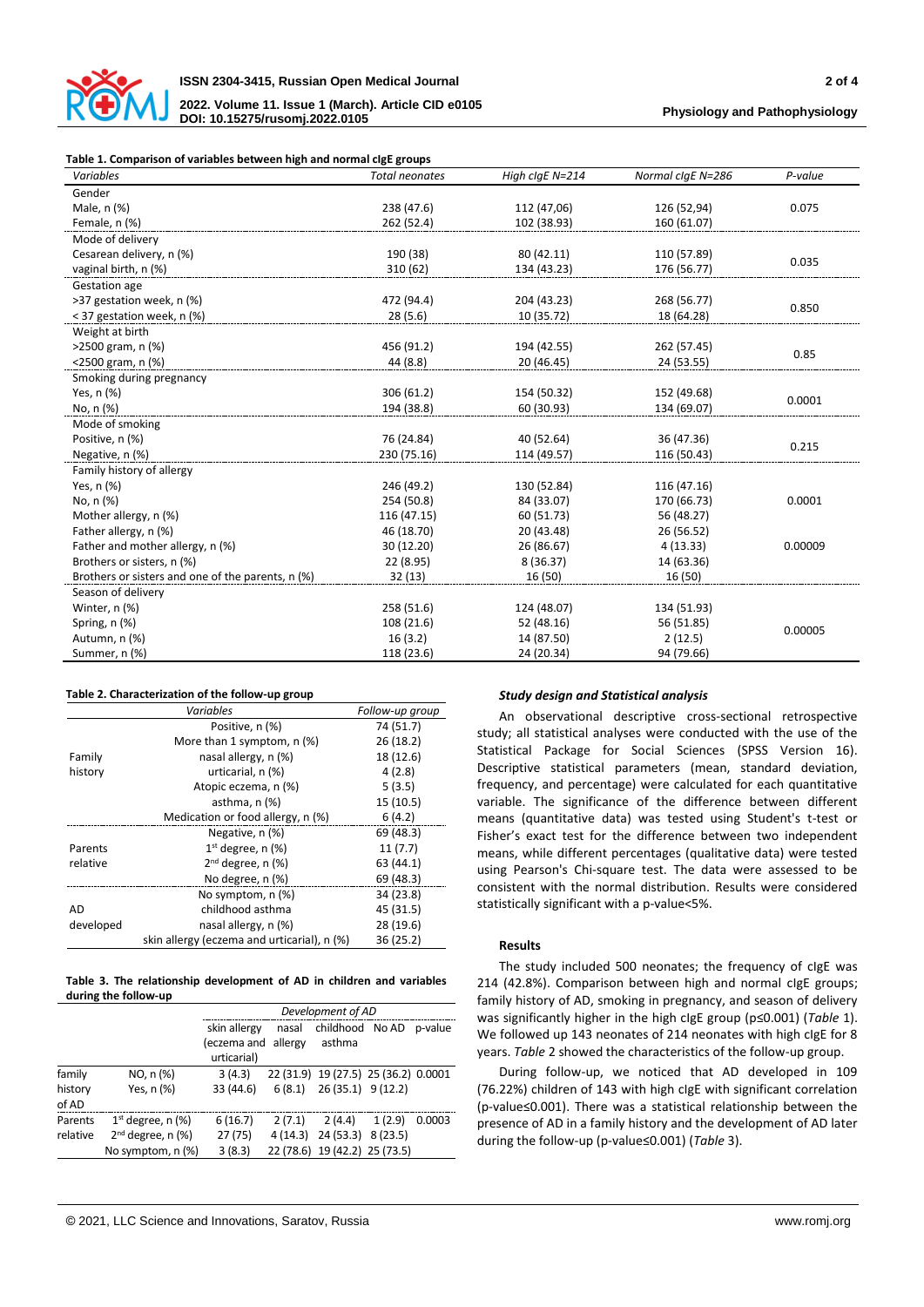

## **ISSN 2304-3415, Russian Open Medical Journal 3 of 4 2022. Volume 11. Issue 1 (March). Article CID e0105 DOI: 10.15275/rusomj.2022.0105**



**Figure 1. The development of AD with the presence of factors.**

During the follow-up period, the development of AD increased with the joint presence of two factors (high cIgE and family history of AD) with a rate of 51.7% and with a significant correlation (pvalue≤0.001) (*Figure* 1).

## **Discussion**

Our study confirms that high cIgE is associated with the development of AD. This association increased with the presence of two factors (high cIgE and family history of AD). In addition, we could not find any association between neonatal gender and cIgE Consistent with krimi et al 2012 [8]. In contrast to our findings, Mohammad zadeh et al in Iran 2019 found significantly higher levels of cIgE in male newborns [9].

The delivery method did not significantly influence the cIgE in the current study, which was similar to a study by Mohammad Zadeh, et al. [9]. In contrast, Petrovičová et al study reported higher cIgE in cesarean section newborns than in vaginal birth, which could be related to the low number of the sample and vaginal births [10].

The results of most studies found an association between seasonal variation and cIgE that is similar to the present study [13- 14]. This could be explained by the effect of the environmental allergens on the cIgE.

In the current study, smoking during pregnancy was associated with cIgE that is consistent with the results of several studies [15- 16]. On the other hand, Flores et al study did not find an association between cIgE and exposure to smoking during pregnancy [17].

Interestingly, the present study confirmed the correlation between high cIgE and further clinical development of allergic diseases. Similarly, Lopez et al in Brazil 2001 found that the cIgE predicted the occurrence of allergy in children [18]. On the contrary, Eiriksson T.H et al 1994 reported little importance of cIgE as predicting allergies in children [19].

We confirmed that the combination of allergic family history and cIgE plays an important role in predicting the occurrence of allergies in later childhood. That is similar to Tariq. SM et al 1999 study in British emphasized that the cIgE scan is necessary and required in the event of positive allergic family history [20].

## **Conclusion**

The current study demonstrates the combination of cIgE may be predictive of subsequent allergy onset. This may be used as a predictive measure through which prevention can be achieved by emphasizing parental feeding, preventing smoking in the child's environment, and avoiding allergens.

### **Acknowledgments**

We wish to thank the medical officer, doctors at the Pediatric department, and laboratory assistants at Al-Tishreen University Hospital laboratory who worked with us in reviewing the patients and doing the laboratory analysis.

### **Conflict of interest**

The authors declare that they have no conflict of interest.

#### **Data availability**

We cannot share patient data due to our hospital's privacy policy, which is concerned with maintaining patient confidentiality and refuses to publish or share data. Also, the informed consent signed by the parents to participate in the study prevents sharing of information with researchers not participating in our study.

#### **Ethical approval**

All parents whose children were studied gave informed consent for the sharing of this research. Ethical clearance for this study was obtained from the Ethics Committee of the University of Tishreen Hospital.

### **Author contributions**

Prof. Ghazal Deeb developed the research idea and implemented the sample collection process. Literature review, data analysis, translation and correspoundence were performed by Leen doya. Reading of final data, and correction of the final version was performed by all authors.

### **References**

- 1. Baççıoğlu A, Söğüt A, Kılıç Ö, Beyhun E. The Prevalence of Allergic Diseases and Associated Risk Factors in School-Age Children and Adults in Erzurum, Turkey. *Turk Thorac J* 2015; 16(2): 68-72. [https://doi.org/10.5152/ttd.2015.4229.](https://doi.org/10.5152/ttd.2015.4229)
- 2. Campbell DE, Boyle RJ, Thornton CA, Prescott SL. Mechanisms of allergic disease-environmental and genetic determinants for the development of allergy. Clinical and experimental allergy. *Clin Exp Allergy* 2015; 45(5): 844-858. [https://doi.org/10.1111/cea.12531.](https://doi.org/10.1111/cea.12531)
- 3. Brown MA, Halonen MJ, Martinez FD. Cutting the cord: is birth already too late for primary prevention of allergy? *Clin Exp Allergy* 1997; 27(1): 4-6[. https://pubmed.ncbi.nlm.nih.gov/9117879.](https://pubmed.ncbi.nlm.nih.gov/9117879)
- 4. Nabavi M, Ghorbani R, Asadi AM, Faranoush M. Factors associated with cord blood IgE levels. *Asian Pac J Allergy Immunol* 2013; 31(2): 157-162[. https://doi.org/10.12932/ap0234.31.2.2013.](https://doi.org/10.12932/ap0234.31.2.2013)
- 5. Kjellman NI, Croner S. Cord blood IgE determination for allergy prediction -- a follow-up to seven years of age in 1,651 children. *Ann Allergy* 1984; 53(2): 167-171. [https://pubmed.ncbi.nlm.nih.gov/6465625.](https://pubmed.ncbi.nlm.nih.gov/6465625)
- 6. Bousquet J, Ménardo JL, Viala JL, Michel FB. Predictive value of cord serum IgE determination in the development of "early-onset" atopy. *Ann Allergy* 1983; 51(2): 291-295. [https://pubmed.ncbi.nlm.nih.gov/6881618.](https://pubmed.ncbi.nlm.nih.gov/6881618)
- 7. Croner S, Kjellman NI, Eriksson B, Roth A. IgE Screening in 1701 Newborn Infants and the Development of Atopic Disease During Infancy. *Arch Dis Child* 1982; 57(5): 364-368. [https://doi.org/10.1136/adc.57.5.364.](https://doi.org/10.1136/adc.57.5.364)
- 8. Karimi M, Mojibian M, Nodoshan H, Bidaki R, Kholacezadeh G, Rafiee P, et al. Relationship between stress during pregnancy and cord blood IgE level. *Journal of Shahid Sadoughi University of Medical Sciences* 2012; 20(2): 142-151. Persian. [http://jssu.ssu.ac.ir/article-1-1973](http://jssu.ssu.ac.ir/article-1-1973-en.html) [en.html.](http://jssu.ssu.ac.ir/article-1-1973-en.html)